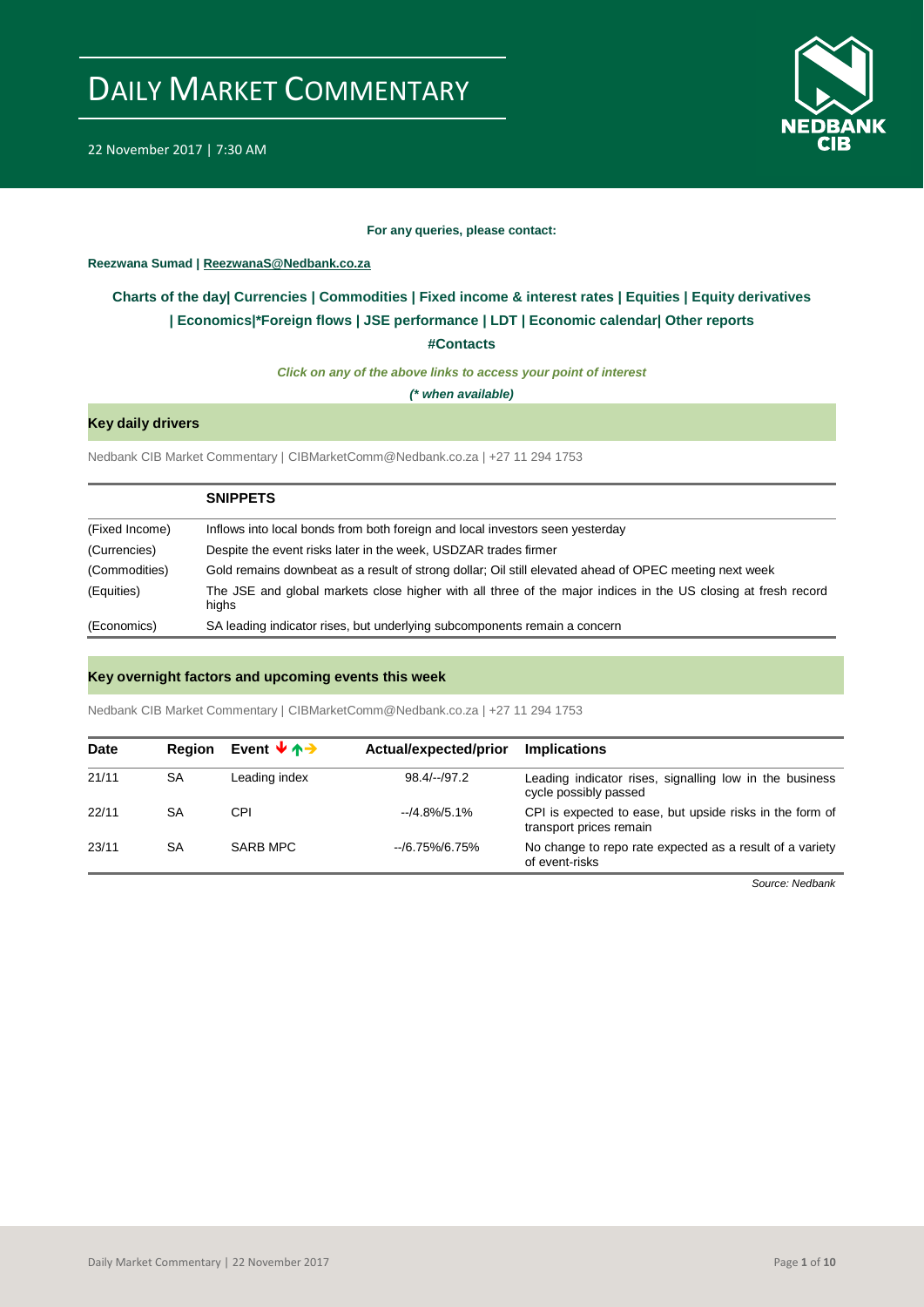

## <span id="page-1-0"></span>**Fixed income and interest rates [back to top](#page-0-0)** back to top

Bond flow sales |+2711 535 4021 | Corporate Money Markets | +2711 535 4007 | Business Bank Money Markets | +2711 535 4006

|                                 |               | Δ              | $\Lambda$        | $\mathbf{v}$ | <b>Month</b> |
|---------------------------------|---------------|----------------|------------------|--------------|--------------|
| <b>Bonds</b>                    | Last price    | 1 <sub>d</sub> | <b>MTD</b>       | <b>YTD</b>   | trend        |
|                                 | %             | bps            | bps              | bps          |              |
| R204-1.1 yrs                    | 7.81          | $-0.30$        | 42.20            | $-11.30$     | ⇑            |
| R208-3.4 yrs                    | 8.40          | 0.30           | 36.20            | 12.00        | ⇑            |
| R186-9.1 yrs                    | 9.44          | 0.00           | 35.10            | 53.10        | ⇑            |
| R2048-30.3 yrs                  | 10.48         | $-0.05$        | 40.75            | 86.35        | ⇑            |
| <b>US 10 yr</b>                 | 2.36          | 0.00           | $-2.34$          | $-8.84$      | ⊕            |
| <b>UK 10 yr</b>                 | 1.27          | $-1.80$        | $-5.80$          | 3.50         | ⊕            |
| German 10 yr                    | 0.35          | $-1.20$        | $-1.20$          | 14.30        | ⊕            |
| Japan 10 yr                     | 0.03          | $-0.80$        | $-4.60$          | $-2.10$      | ⊕            |
|                                 |               | Δ              | Δ                | Δ            | <b>Month</b> |
| <b>Money Market</b>             | Last price    | 1 <sub>d</sub> | <b>MTD</b>       | <b>YTD</b>   | trend        |
|                                 | $\frac{0}{0}$ | bps            | bps              | bps          |              |
| SA repo rate                    | 6.75          | 0.00           | 0.00             | $-25.00$     |              |
| SA prime rate                   | 10.25         | 0.00           | 0.00             | $-25.00$     | ⇛            |
| SA CPI (MTD = previous month)   | 5.10          |                | 30.00            |              | ⇑            |
| SA 3m JIBAR                     | 7.08          | 0.80           | 3.30             | $-27.50$     | ♠            |
| SA 3m NCD                       | 7.05          | 0.00           | 0.00             | $-32.50$     | ⇛            |
| SA 6m NCD                       | 7.68          | 0.00           | 12.50            | $-30.00$     | ⇑            |
| SA 12m NCD                      | 8.30          | 0.00           | 15.00            | $-15.00$     | ⇑            |
| US 3m LIBOR                     | 1.45          | 0.81           | 7.28             | 45.61        | ⇑            |
| UK 3m LIBOR                     | 0.52          | $-0.31$        | 8.30             | 15.60        | ⇑            |
| Japan 3m LIBOR                  | $-0.04$       | $-0.49$        | 0.86             | 1.11         | ⇑            |
| Source: Bloomberg & Nedbank CIB | Time          |                | 2017/11/22 07:21 |              |              |

|                                  |               | Δ              | Δ                | $\Delta$   | <b>Month</b> |
|----------------------------------|---------------|----------------|------------------|------------|--------------|
| <b>FRAs and Swaps</b>            | Last price    | 1 <sub>d</sub> | <b>MTD</b>       | <b>YTD</b> | trend        |
|                                  | $\frac{0}{0}$ | bps            | bps              | bps        |              |
| 3X6 FRA                          | 7.27          | $-0.50$        | 11.50            | $-12.50$   | ⇑            |
| 6X9 FRA                          | 7.51          | 13.00          | 30.00            | 9.00       | ⇑            |
| 9X12 FRA                         | 7.56          | 1.00           | 23.00            | 11.00      | ⇑            |
| <b>18X21 FRA</b>                 | 7.82          | $-2.00$        | 30.00            | 29.00      | ⇑            |
| SA 2yr Swap                      | 7.54          | $-0.32$        | 20.74            | 7.64       | ⇑            |
| SA 3yr Swap                      | 7.77          | 0.43           | 27.74            | 21.14      | ⇑            |
| SA 5yr Swap                      | 8.11          | 0.00           | 31.00            | 29.90      | ⇑            |
| SA 10yr Swap                     | 8.59          | $-1.00$        | 24.00            | 26.40      | ⇑            |
| SA 15yr Swap                     | 8.83          | $-0.50$        | 20.15            | 34.00      | ♠            |
|                                  |               | $\Lambda$      | Δ                | $\Lambda$  | <b>Month</b> |
| <b>Spreads</b>                   | Last price    | 1 <sub>d</sub> | <b>MTD</b>       | <b>YTD</b> | trend        |
|                                  | $\frac{0}{0}$ | bps            | bps              | bps        |              |
| 2v10v                            | $-1.05$       | 0.68           | $-3.26$          | $-18.76$   | ⊕            |
| 3v10v                            | $-0.82$       | 1.43           | 3.74             | $-5.26$    | ⇑            |
| R186-R204                        | 1.63          | 0.30           | $-7.10$          | 64.40      | ⊕            |
| R2048-R186                       | 1.04          | $-0.05$        | 5.65             | 33.25      | ⇑            |
| 5y-R186                          | $-1.33$       | 0.00           | $-4.10$          | $-23.20$   | ⇩            |
| 10y-R186                         | $-0.85$       | $-1.00$        | $-11.10$         | $-26.70$   | ⇩            |
| 15y-R186                         | $-0.62$       | $-0.50$        | $-14.95$         | $-19.10$   | ⇩            |
| SA 5yr CDS spread - basis points | 194.00        | 0.00           | 9.50             | $-21.00$   | ⇑            |
| Source: Bloomberg & Nedbank CIB  | Time          |                | 2017/11/22 07:21 |            |              |

### **US 10 year yield**

### **SA 10 year yield**



*Source: Bloomberg, Nedbank*

*Source: Bloomberg, Nedbank*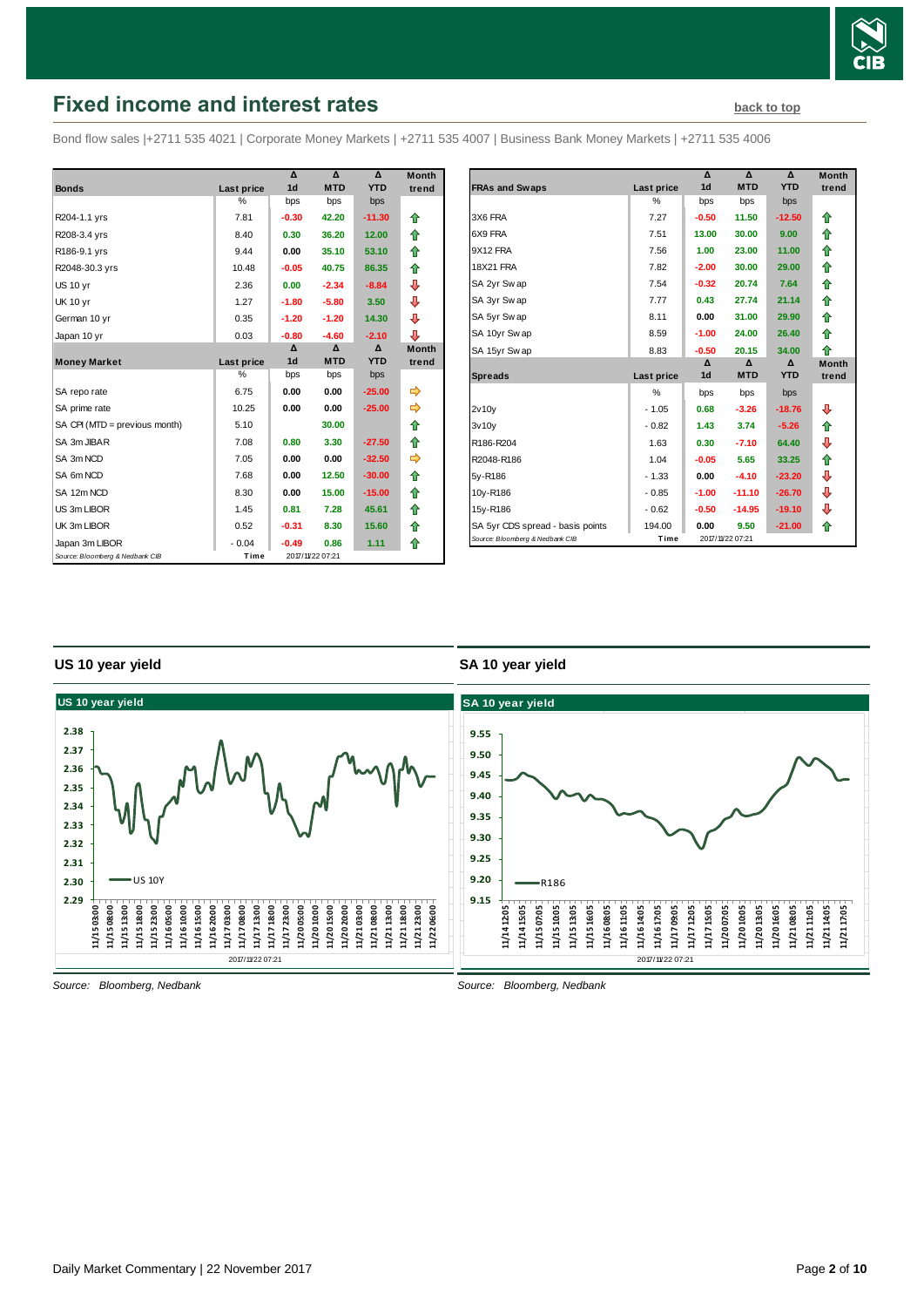

## <span id="page-2-0"></span>**Currencies [back to top](#page-0-0)**

Business Banking FX | +27 11 535 4003 | Corporate FX | +2711 535 4002 | Institutional FX | +2711 535 4005

- The local trading session opened with the rand trading in a similar range as the previous session, after opening just above 14.0500 it managed a single foray below the 14.0000 handle and topping out on the top side at 14.1500 before trading marginally firmer into the local close , ending the day at 14.0225. In the overnight session the rand traded to below 14.0000, reaching a best level of 13.9550, this morning currently trading at 13.9850, EURZAR is trading at 16.4180 and GBPZAR at 18.5365.
- International markets were again subdued , EURUSD confined to a range between 1.1714 and 1.1754 , this morning currently trading at 1.1740 , the session thus far in the far east has been exceptionally quiet. Gold was similarly subdued on the day, currently holding steady around 1280.00.
- On the data front , locally we have CPI , from Europe we have Eurozone consumer confidence and a scheduled address from the ECB , from the U.S mortgage applications , jobless claims, durable goods , Michigan survey data and the release of the FOMC minutes .
- The rand continues to trade cautiously, although it has managed to breach below the 14.0000 handle, the technical objective on the downside around 13.8500, the firmer bias being partly attributed to the changes in the political landscape by our northern neighbours.
- Possible trading range in the rand today 13.8000 to 14.10000



*\*Please note that the sign on the % change reflects the change on the headline number. The narrative indicates the trend direction over the month. For trade in any of these currencies, contact our FX dealing desks*



### **USDZAR**

*Source: Bloomberg, Nedbank*

### **EUR/USD**



*Source: Bloomberg, Nedbank*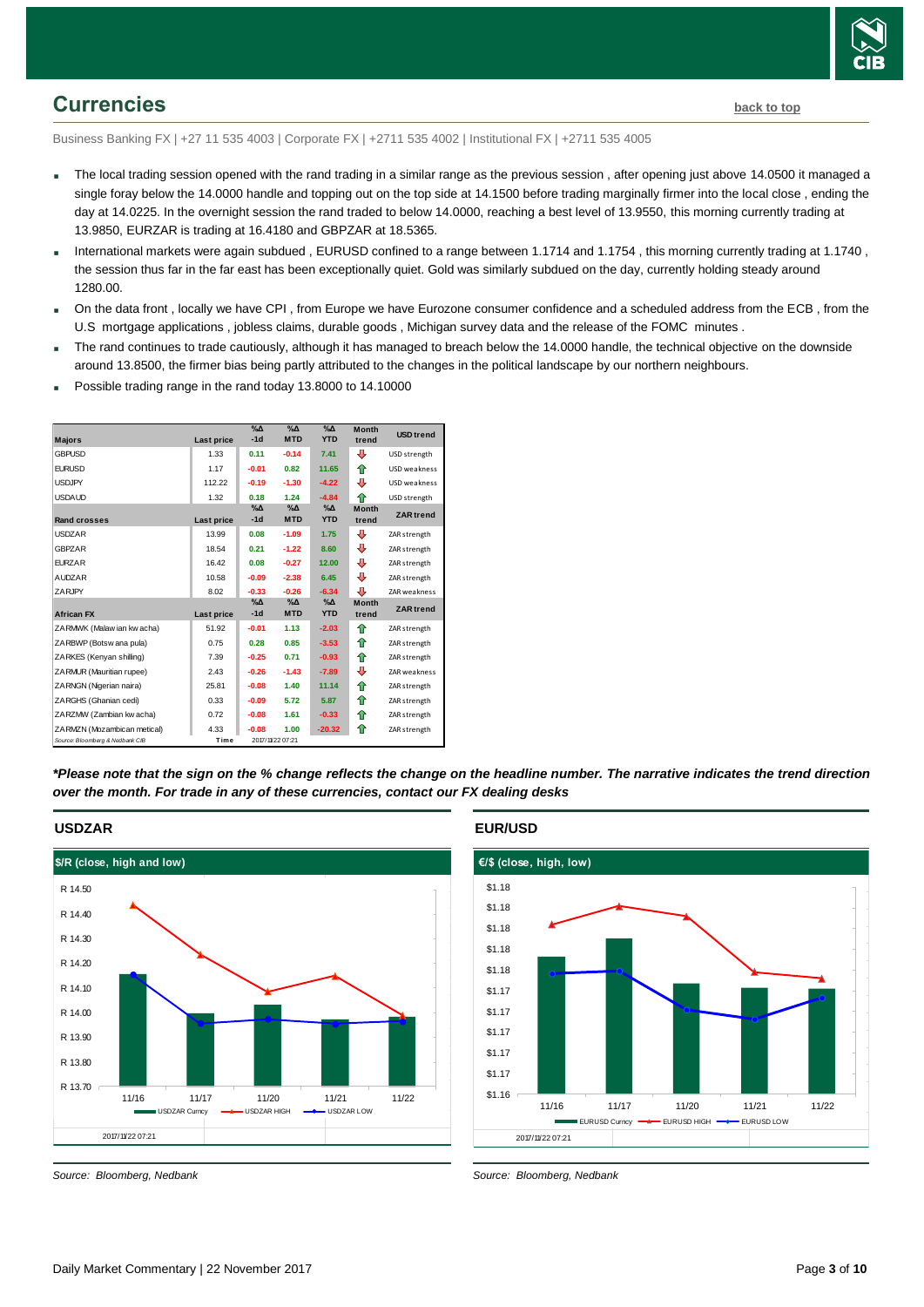## <span id="page-3-0"></span>**Commodities [back to top](#page-0-0)**

Nedbank CIB Market Commentary | CIBMarketComm@Nedbank.co.za | +27 11 294 1753| +27 11 535 4038

 Oil headed for its highest close since June 2015 while trading volume surged after data showed stockpiles resumed declines. January futures rose 1.7% on volume six times higher than the 100-day average.

Gold holds advance after dollar slips. Bullion for immediate delivery steady at \$1,280.94/oz after +0.3% Tuesday.

### Source: Bloomberg

| <b>Commodities</b>              | Last price | $\%$ $\Delta$<br>$-1d$ | $\%$ $\Delta$<br><b>MTD</b> | $\%$ $\Delta$<br><b>YTD</b> | <b>Month</b><br>trend |
|---------------------------------|------------|------------------------|-----------------------------|-----------------------------|-----------------------|
| Brent near future (\$)          | 63.00      | 0.69                   | 2.66                        | 10.88                       |                       |
| WTI crude (\$)                  | 57.72      | 1.57                   | 6.14                        | 7.45                        |                       |
| Gold spot (\$)                  | 1 280.70   | $-0.13$                | 0.82                        | 11.61                       |                       |
| Platinum spot (\$)              | 932.94     | $-0.17$                | 1.57                        | 3.30                        |                       |
| SA w hite maize spot (R)        | 2 041.00   | 0.74                   | 2.05                        | $-42.38$                    |                       |
| Source: Bloomberg & Nedbank CIB | Time       |                        | 2017/11/22 07:21            |                             |                       |

**SA white maize**



*Source: Bloomberg, Nedbank*

### **Platinum vs Gold**



*Source: Bloomberg, Nedbank*

### **Brent Crude vs West Texas Intermediate**



*Source: Bloomberg, Nedbank*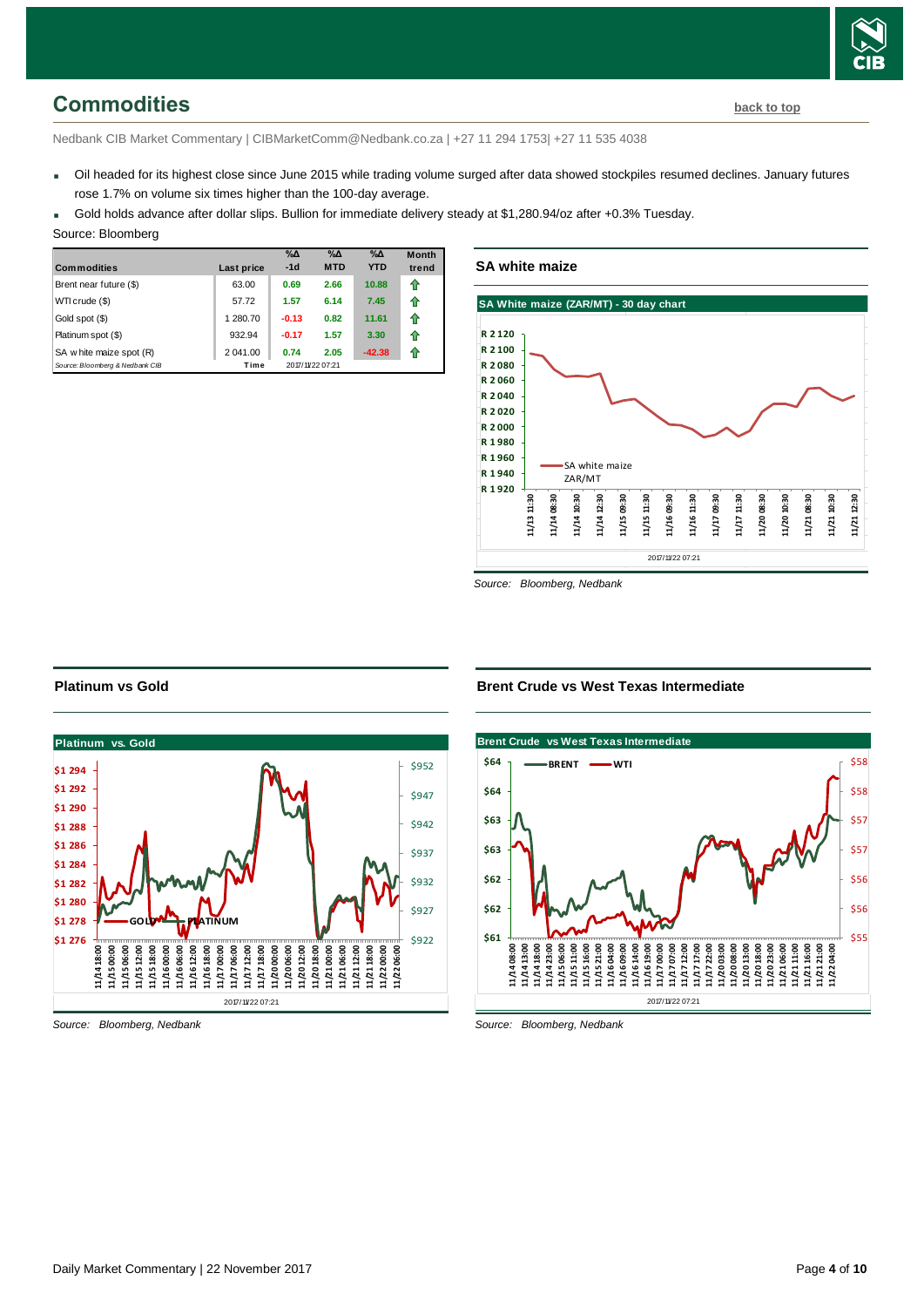## <span id="page-4-0"></span>**Equities [back to top](#page-0-0)**

Cash equities | +2711 535 4030/31

### **South Africa**

- The Top40 surged to another record closing high, ending the day up 1.36% at 55065.40. Naspers was yet again the biggest contributor to the index, following Tencent (+2.38%) higher, adding a further 2.38 % to close at R4090.00. Life Healthcare rallied 6.78% after reporting results and saying they were in discussions regarding a potential transaction which could have a material effect on the share price. Barloworld surged 8.67%, a day after results, Reunert Ltd added 4.52% on solid results, while on the down side, Mediclinic International slumped 6.9%, after ending takeover talks with Spire Healthcare. Macquaries downgraded the stock to "underperform". Retailers were the worst performing sector on the day, losing 1.62%.
- The value traded at the close was R35.4billion and the ZAR was trading at 14.01 vs the dollar.

### **UK/Europe**

 European markets reversed earlier losses to end the day in positive territory, buoyed by strong corporate earnings and the possibility of a new election in Germany. The FTSE 100 added 0.3%, with EasyJet adding more than 5% on solid results, benefitting from the collapse of rivals and problems at Ryanair. Consumer staples outperformed with the likes of Imperial Brands and British American Tobacco adding 3.5% and 1.8% respectively. On the downside, Babcock fell sharply after their results missed estimates. In Germany Volkswagen continued higher, adding a further 3%after raising is profit outlook on Monday. The DAX added 0.8% and the CAC40 rose 0.48%.

### **USA**

 US markets ended Tuesday's session higher, with all three major indices closing at fresh record highs. Technology and healthcare stocks were the best performers. Apple Inc and Microsoft were the best performers on the Dow (+0.8%). Medical device maker Meditronic rose 4.3% on better than expected results. Goldman Sachs raised its earnings estimates for the S&P500 index for 2018 and 2019 based on US corporate tax reforms, global and US economic growth and slowly rising interest rates from a low base. The Nasdaq added 1% and the S&P500 closed up 0.7%.

### **Asia**

 Asian markets are taking their lead from the strong close in the US last night, lifted by solid corporate earnings and higher commodity prices. Hong Kong stocks are trading at a ten year high, with financials leading the market higher. Tencent was trading slightly lower, down 0.14%. Large cap stocks outperformed on the Nikkei, with banks and insurers the best performers. Materials lifted the ASX, with higher oil prices supporting energy counters. BHP Billiton and Rio Tinto were both up more than 1%

| <b>Developed Markets</b>        | Last price | $\%$ $\Delta$<br>$-1d$ | $\sqrt{20}$<br><b>MTD</b> | $\%$ $\Delta$<br><b>YTD</b> | <b>Month</b><br>trend |
|---------------------------------|------------|------------------------|---------------------------|-----------------------------|-----------------------|
| Dow Jones                       | 23 590.83  | 0.69                   | 0.91                      | 19.37                       | ⇑                     |
| Nasdag                          | 6 862.48   | 1.06                   | 2.00                      | 27.48                       | ⇑                     |
| S&P 500                         | 2 599.03   | 0.65                   | 0.92                      | 16.09                       | ⇑                     |
| DJ Eurostoxx 50                 | 3579.32    | 0.50                   | $-2.58$                   | 8.78                        | ⊕                     |
| <b>DAX</b>                      | 13 167.54  | 0.83                   | $-0.47$                   | 14.69                       | ⇩                     |
| CAC                             | 5 366.15   | 0.48                   | $-2.49$                   | 10.36                       | ⊕                     |
| <b>FTSE</b>                     | 7411.34    | 0.30                   | $-1.09$                   | 3.76                        | ⊕                     |
| ASX200                          | 5986.40    | 0.38                   | 1.31                      | 5.66                        | ⇑                     |
| Nikkei 225                      | 22 545.45  | 0.58                   | 2.43                      | 17.95                       | ♠                     |
| <b>MSCI World</b>               | 2 047.15   | 0.56                   | 0.51                      | 16.90                       | 全                     |
| <b>Emerging Markets</b>         | Last price | %Δ<br>$-1d$            | %∆<br><b>MTD</b>          | %Δ<br><b>YTD</b>            | <b>Month</b><br>trend |
| Hang Seng                       | 30 072.66  | 0.85                   | 6.47                      | 36.69                       | ⇑                     |
| Shanghai                        | 3428.74    | 0.53                   | 1.04                      | 10.47                       | ⇑                     |
| Brazil Bovespa                  | 74 594.62  | 1.58                   | 0.39                      | 23.86                       | ⇑                     |
| India - NSE                     | 33 521.18  | 0.13                   | 0.93                      | 25.89                       | ⇑                     |
| Russia Micex                    | 2 155.82   | 1.19                   | 4.43                      | $-3.44$                     | ⇑                     |
| <b>MSCI</b> Emerging            | 1 150.98   | 1.31                   | 2.85                      | 33.48                       | ♠                     |
|                                 |            | %∆                     | %∆                        | %Д                          | <b>Month</b>          |
| <b>SA Indices</b>               | Last price | $-1d$                  | <b>MTD</b>                | <b>YTD</b>                  | trend                 |
| <b>JSE All Share</b>            | 61 211.52  | 1.18                   | 3.78                      | 20.84                       | ⇑                     |
| Top 40                          | 55 065.37  | 1.36                   | 4.75                      | 25.43                       | ⇑                     |
| Resi 10                         | 37 748.97  | 2.20                   | 1.35                      | 17.56                       | ⇑                     |
| Indi 25                         | 87 017.95  | 1.09                   | 6.31                      | 35.37                       | ⇑                     |
| Fini 15                         | 15 964.70  | 0.84                   | 3.51                      | 5.88                        | ⇑                     |
| Source: Bloomberg & Nedbank CIB | Time       |                        | 2017/11/22 07:21          |                             |                       |

**Short-term performance of SA equity indices**



<span id="page-4-1"></span>*Source: Bloomberg, Nedbank*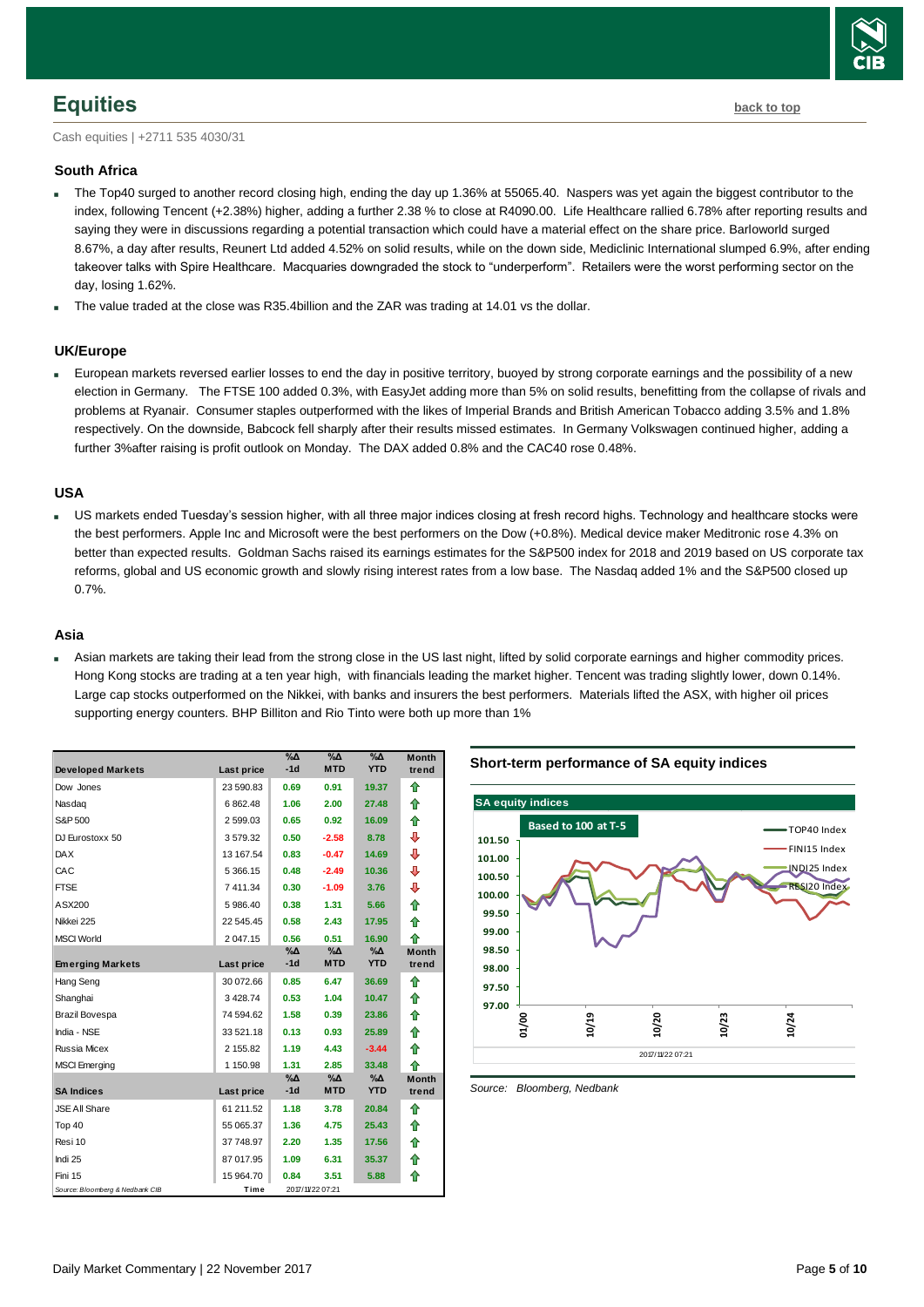# **JSE performance [back to top](#page-0-0) back to top**

Nedbank CIB Market Commentary | CIBMarketComm@Nedbank.co.za | +27 11 294 1753

| <b>Top40 constituents</b>               | Last price | %Δ<br>-1d | $\%$ $\Delta$<br><b>MTD</b> | %Δ<br><b>YTD</b>  | <b>Month</b><br>trend |
|-----------------------------------------|------------|-----------|-----------------------------|-------------------|-----------------------|
| AGL: Anglo American Plc                 | 271.95     | 1.93      | 2.59                        | 39.39             | ⇑                     |
| ANG: Anglogold Ashanti Ltd              | 135.73     | 0.83      | 4.14                        | -11.04            | ⇑                     |
| APN: Aspen Pharmacare Holdings Lt       | 311.77     | $-0.54$   | $-2.40$                     | 9.94              | ⊕                     |
| <b>BGA: Barclays Africa Group Ltd</b>   | 150.00     | 1.35      | 7.04                        | $-11.08$          | ⇑                     |
| BID: Bid Corp Ltd                       | 286.00     | 0.18      | $-8.04$                     | 16.66             | ⊕                     |
| BIL: Bhp Billiton Plc                   | 258.22     | 2.88      | 1.16                        | 18.08             | ⇑                     |
| BTI: British American Tobacco Plc       | 937.85     | 1.50      | 3.06                        | 20.45             | n                     |
| <b>BVT: Bidvest Group Ltd</b>           | 187.77     | 0.08      | 9.49                        | 3.60              | ⇑                     |
| CFR : Financiere Richemont-Dep Rec      | 124.31     | 0.84      | $-4.63$                     | 37.00             | ⊕                     |
| CPI : Capitec Bank Holdings Ltd         | 993.92     | 1.16      | 5.75                        | 43.01             | ⇑                     |
| DSY: Discovery Ltd                      | 163.52     | 1.13      | 11.58                       | 42.81             | n                     |
| FFA: Fortress Reit Ltd-A                | 17.07      | 0.12      | 0.83                        | 3.02 <sub>1</sub> | ⇑                     |
| FFB: Fortress Reit Ltd-B                | 41.80      | 0.48      | 4.11                        | 29.29             | ⇑                     |
| FSR: Firstrand Ltd                      | 55.36      | 1.88      | 8.02                        | 4.12              | ⇑                     |
| GFI: Gold Fields Ltd                    | 55.79      | 1.71      | $-1.15$                     | 27.99             | ⊕                     |
| <b>GRT: Grow thpoint Properties Ltd</b> | 24.20      | 0.33      | $-1.26$                     | $-6.53$           | ⊕                     |
| INL: Investec Ltd                       | 92.01      | $-1.09$   | $-4.59$                     | 1.39              | ⊕                     |
| <b>INP:</b> Invested Plc                | 92.20      | $-0.77$   | -4.46                       | 1.60              | ⊕                     |
| <b>ITU:</b> Intu Properties Plc         | 37.01      | $-1.07$   | $-8.57$                     | $-21.22$          | ┺                     |
| LHC: Life Healthcare Group Holdin       | 26.00      | 6.78      | $-0.76$                     | $-14.28$          | ┺                     |
| MEI: Mediclinic International Plc       | 94.70      | $-6.93$   | $-13.07$                    | $-27.15$          | ┺                     |
| MND: Mondi Ltd                          | 326.00     | 0.85      | $-3.88$                     | 16.43             | ⊕                     |
| MNP: Mondi Plc                          | 325.99     | 0.48      | $-4.26$                     | 16.96             | ⊕                     |
| MRP: Mr Price Group Ltd                 | 201.44     | $-0.27$   | 14.94                       | 26.26             | ⇑                     |
| MTN: Mtn Group Ltd                      | 130.10     | 0.45      | 5.97                        | 3.11              | ⇑                     |
| NED: Nedbank Group Ltd                  | 210.98     | $-0.01$   | 1.74                        | $-11.40$          | ⇑                     |
| NPN: Naspers Ltd-N Shs                  | 4 090.00   | 2.38      | 18.72                       | 103.21            | T                     |
| NRP: Nepi Rockcastle Plc                | 207.50     | 0.48      | 4.98                        |                   | ⇮                     |
| NTC: Netcare Ltd                        | 22.10      | -1.16     | $-11.21$                    | $-30.59$          | ⊕                     |
| OML: Old Mutual Plc                     | 35.80      | 0.93      | 0.39 <sup>°</sup>           | 3.95              | ⇑                     |
| RDF: Redefine Properties Ltd            | 10.41      | -0.38     | $-1.89$                     | -6.97             | ⇩                     |
| REI: Reinet Investments Sa-Dr           | 29.99      | 0.40      | $-0.70$                     | 11.90             | ⇩                     |
| REM: Remgro Ltd                         | 202.75     | $-1.34$   | $-5.26$                     | -9.10             | ⊕                     |
| RMH: Rmb Holdings Ltd                   | 66.00      | 0.84      | 5.60                        | $-0.60$           | ⇑                     |
| SAP: Sappi Limited                      | 102.00     | 3.92      | 7.71                        | 13.40             | ⇑                     |
| SBK: Standard Bank Group Ltd            | 166.90     | 0.51      | 1.77                        | 9.98              | ⇑                     |
| SHP: Shoprite Holdings Ltd              | 216.90     | 0.00      | 7.19                        | 26.50             |                       |
| SLM: Sanlam Ltd                         | 77.67      | 1.93      | 9.86                        | 23.48             | ⇑                     |
| SNH: Steinhoff International H Nv       | 55.17      | 1.23      | $-10.16$                    | $-22.60$          | ⇩                     |
| SOL: Sasol Ltd                          | 428.63     | 2.26      | 3.62                        | 7.45              | ⇑                     |
| TBS: Tiger Brands Ltd                   | 389.00     | -1.31     | 0.78                        | $-2.22$           | fr                    |
| VOD: Vodacom Group Ltd                  | 148.64     | $-0.38$   | $-3.23$                     | $-2.47$           | ⇩                     |
| WHL: Woolw orths Holdings Ltd           | 54.30      | $-2.13$   | -3.64                       | $-23.54$          | ⊕                     |
| Source: Bloomberg & Nedbank CIB         | Time       |           | 2017/11/22 07:21            |                   |                       |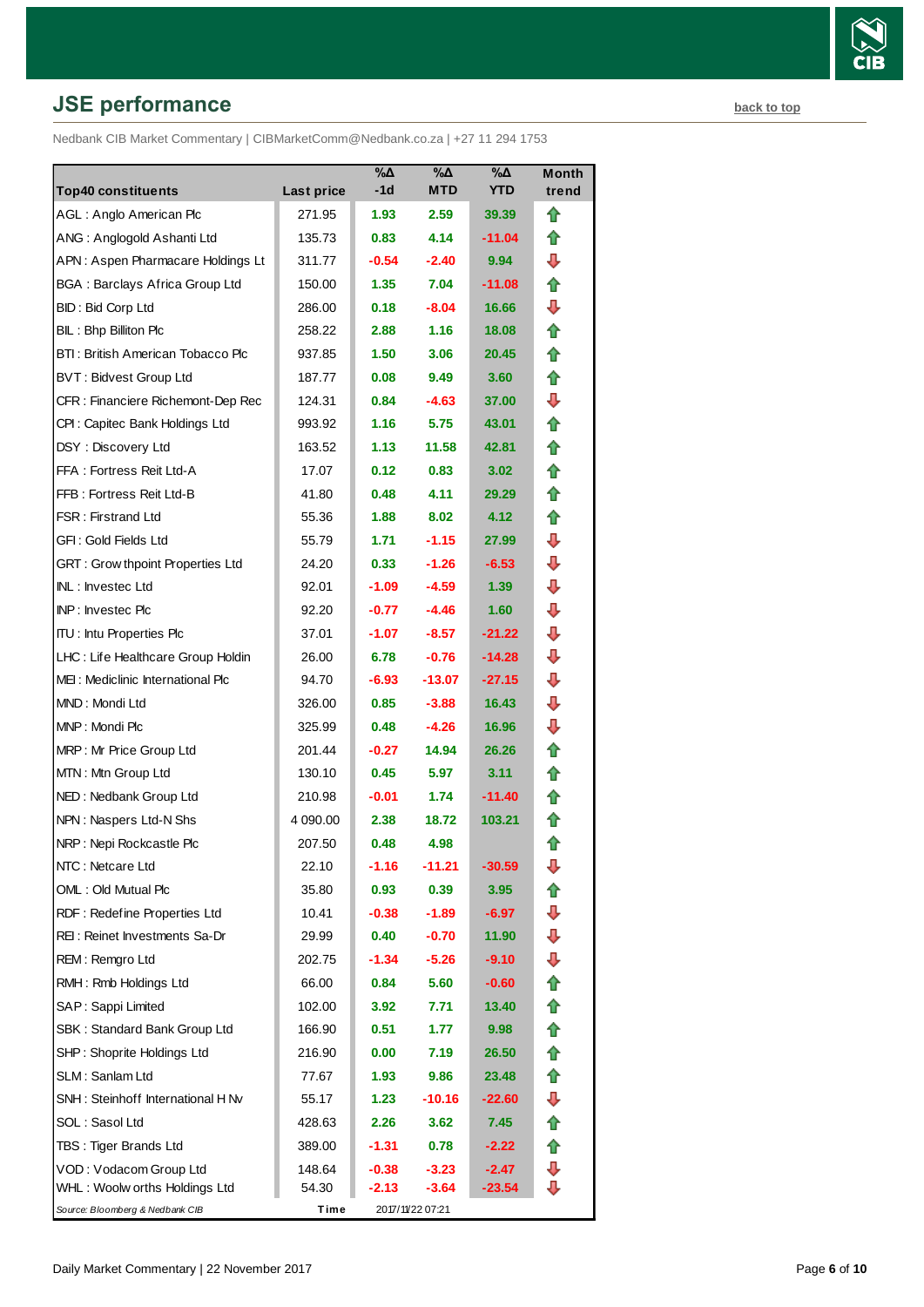

## <span id="page-6-0"></span>**Economics [back to top](#page-0-0)**

Nedbank CIB Market Commentary | CIBMarketComm@Nedbank.co.za | +27 11 294 1753

### **SA**

- The SA leading indicator rose by 1.2% m/m in September, to 98.4 points, from 97.2 previously. Five subcomponents improved while four decreased. The major positive drivers of the index were the number of building plans passed, higher export prices of SA commodities, and an improvement in manufacturing volumes. Key negative contributors were the average leading indicator of SA's main trading partners and a slowdown in real M1 money supply.
- While the improvement in the index comes as no surprise given the seasonal influences around this time of the year, what is concerning is the fact that the leading indicators of our main trading partner countries have started deteriorating – this may hamper trade activity in the next 6 to 9 months if sustained. Also concerning is the fact that growth in job advertisements has eased sharply – this negatively impacts the leading index and may be an indication that the unemployment rate is unlikely to come down materially.

**Synopsis: The importance of the leading indicator is that it provides some foresight about economic activity in the next 6 to 9 months' time. While initially reflecting optimism at the start of the year, the index was hampered by a sharp decline in confidence levels since March, and hence has been very volatile since. However, the indicator currently suggests that the low in the business cycle may have passed, and we may see marginal improvements in economic activity in coming quarters, off a low base but still far from potential.**



### **Leading index remains positive after volatile stretch**

*Source: Bloomberg, Nedbank*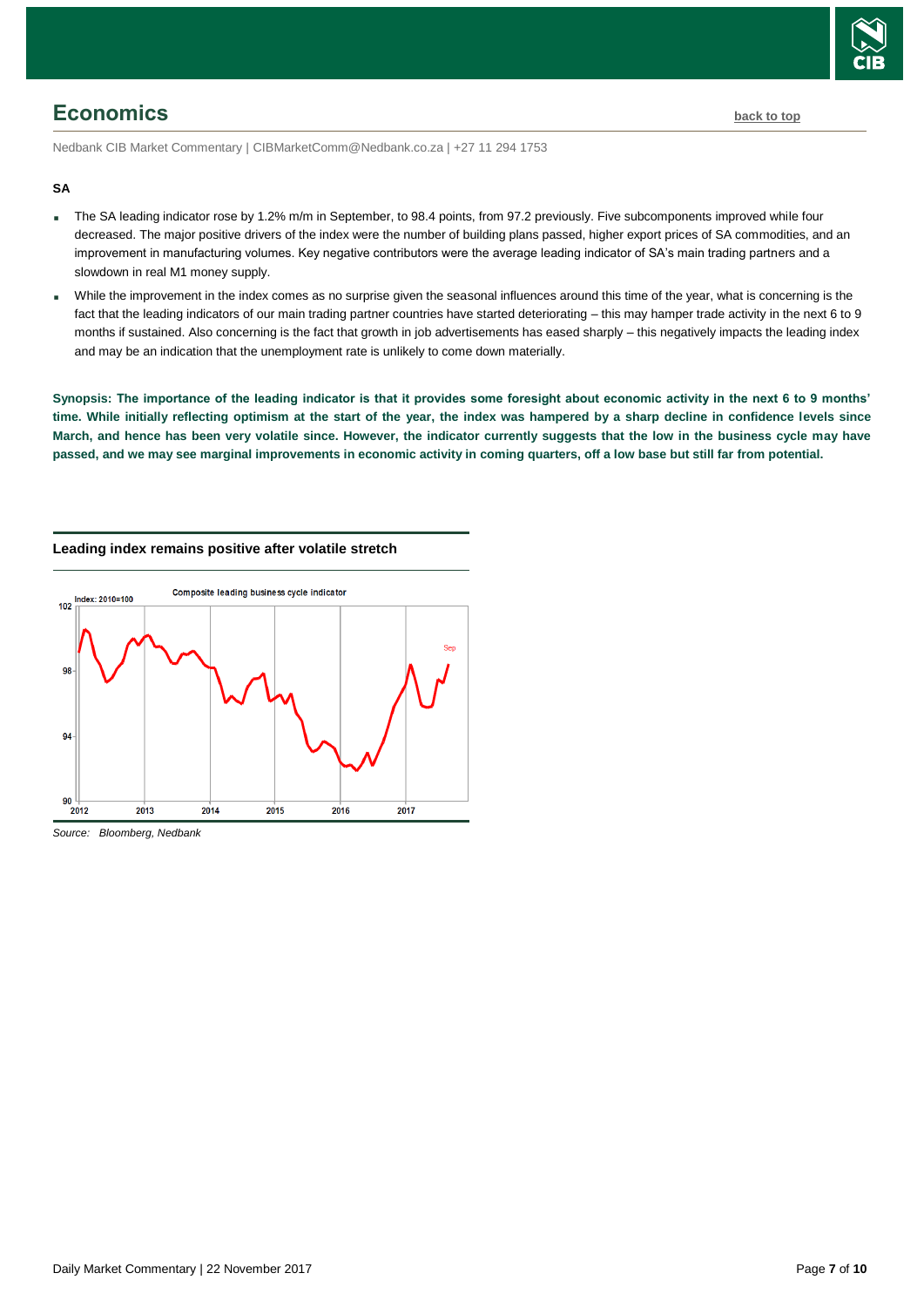

## <span id="page-7-0"></span>**Economic calendar [back to top](#page-0-0)**

Nedbank CIB Market Commentary | CIBMarketComm@Nedbank.co.za | +27 11 294 1753

|             | <b>Country Event</b> |                                      | Period           | <b>Survey</b> | Actual                   | Prior    | <b>Revised</b> |
|-------------|----------------------|--------------------------------------|------------------|---------------|--------------------------|----------|----------------|
| 21-November |                      |                                      |                  |               |                          |          |                |
| 09:00 AM    | <b>SA</b>            | Leading Indicator                    | <b>SEP</b>       |               | 98.4                     | 97.2     |                |
| 11:30 AM    | UK                   | PSNB ex Banking Groups               | <b>OCT</b>       | GBP 7.1b      | GBP 8.0b                 | GBP 5.9b | GBP 5.0b       |
| 03:30 PM    | <b>US</b>            | Chicago Fed Nat Activity Index       | OCT              | 0.20          | 0.65                     | 0.17     | 0.36           |
| 05:00 PM    | <b>US</b>            | <b>Existing Home Sales</b>           | <b>OCT</b>       | 5.40m         | 5.48m                    | 5.39m    | 5.37m          |
| 05:00 PM    | <b>US</b>            | Existing Home Sales MoM              | <b>OCT</b>       | 0.19%         | 2.05%                    | 0.70%    | 0.40%          |
| 22-November |                      |                                      |                  |               |                          |          |                |
| 10:00 AM    | <b>SA</b>            | CPI YoY                              | <b>OCT</b>       | 4.80%         |                          | 5.10%    |                |
| 03:30 PM    | <b>US</b>            | Cap Goods Orders Nondef Ex Air       | OCT P            | 0.5%          |                          | 1.7%     |                |
| 03:30 PM    | <b>US</b>            | Durables Ex Transportation           | OCT P            | 0.50%         |                          | 0.70%    |                |
| 03:30 PM    | <b>US</b>            | Durable Goods Orders                 | OCT <sub>P</sub> | 0.3%          |                          | 2.0%     |                |
| 05:00 PM    | US                   | U. of Mich. Sentiment                | NOV F            | 98.0          | ٠                        | 97.8     |                |
| 05:00 PM    | EC                   | Consumer Confidence                  | NOV A            | $-0.80$       |                          | $-1.00$  |                |
| 09:00 PM    | <b>US</b>            | <b>FOMC Meeting Minutes</b>          | NOV <sub>1</sub> |               |                          |          |                |
| 23-November |                      |                                      |                  |               |                          |          |                |
| 12:00 AM    | <b>SA</b>            | <b>SARB Announce Interest Rate</b>   | MAY F            | 6.75%         |                          | 6.75%    |                |
| 09:00 AM    | <b>GE</b>            | <b>GDP NSA YoY</b>                   | 3QF              | 2.30%         | $\overline{\phantom{a}}$ | 2.30%    |                |
| 09:00 AM    | <b>GE</b>            | GDP SA QoQ                           | 3QF              | 0.80%         |                          | 0.80%    |                |
| 10:30 AM    | <b>GE</b>            | Markit Germany Services PMI          | NOV <sub>P</sub> | 55.0          | $\overline{\phantom{a}}$ | 54.7     |                |
| 10:30 AM    | <b>GE</b>            | Markit/BME Germany Manufacturing PMI | NOV <sub>P</sub> | 60.3          |                          | 60.6     |                |
| 11:00 AM    | EC                   | Markit Eurozone Services PMI         | NOV <sub>P</sub> | 55.2          |                          | 55.0     |                |
| 11:00 AM    | EC                   | Markit Eurozone Manufacturing PMI    | NOV <sub>P</sub> | 58.2          |                          | 58.5     |                |
| 11:30 AM    | UK                   | GDP QoQ                              | 3QP              | 0.40%         |                          | 0.40%    |                |
| 11:30 AM    | <b>UK</b>            | GDP YoY                              | 3QP              | 1.50%         | $\overline{\phantom{a}}$ | 1.50%    |                |
|             |                      |                                      |                  |               |                          |          |                |

**Source: Bloomberg 2017/11/22 07:21**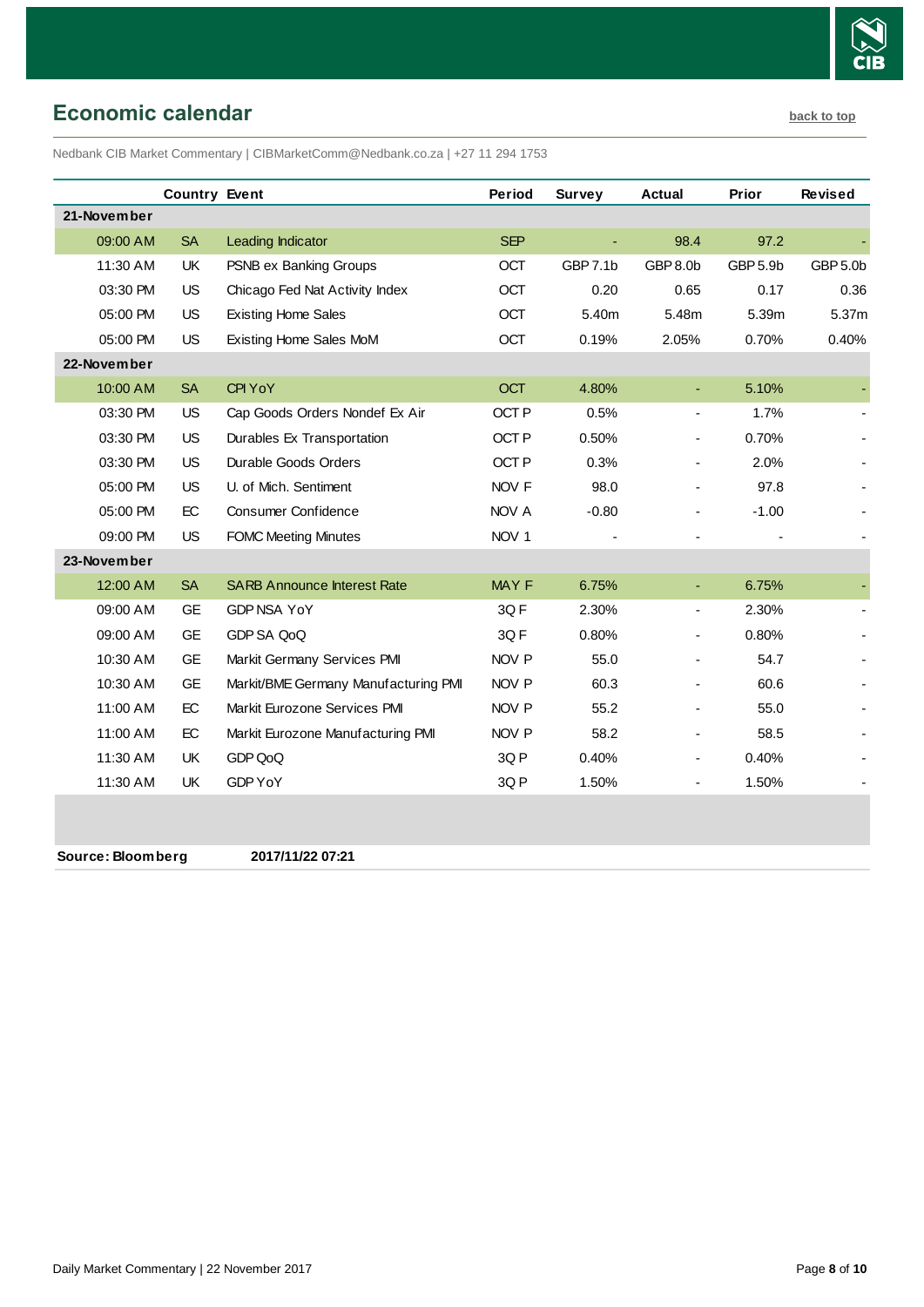

## <span id="page-8-0"></span>**Contacts**

**Treasury: Economic Analyst Reezwana Sumad** (011) 294 1753

**ALM Portfolio Management** (011) 535 4042

**Equities Sales and Distribution** (011) 535 4030/31

**Forex Institutional Sales Desk** (011) 535 4005

**Interest Rate Swaps & FRA's Trading** (011) 535 4004

**Money Market Institutional Sales Desk** (011) 535 4008

**Bond Trading** (011) 535 4021

**Forex Business Banking Sales Desk** (011) 535 4003

**Forex Retail Sales Desk** (011) 535 4020

**Money Market Business Banking Sales Desk** (011) 535 4006

**Non Soft & Soft Commodities Trading** (011) 535 4038

**Credit Derivatives**  (011) 535 4047

**Forex Corporate Sales Desk** JHB (011) 535 4002; DBN (031) 327 3000; CTN (021) 413 9300

**Inflation Trading** (011) 535 4026

**Money Market Corporate Sales Desk** JHB (011) 535 4007; DBN (031) 327 3000; CTN (021) 413 9300

**Preference shares desk** (011) 535 4072